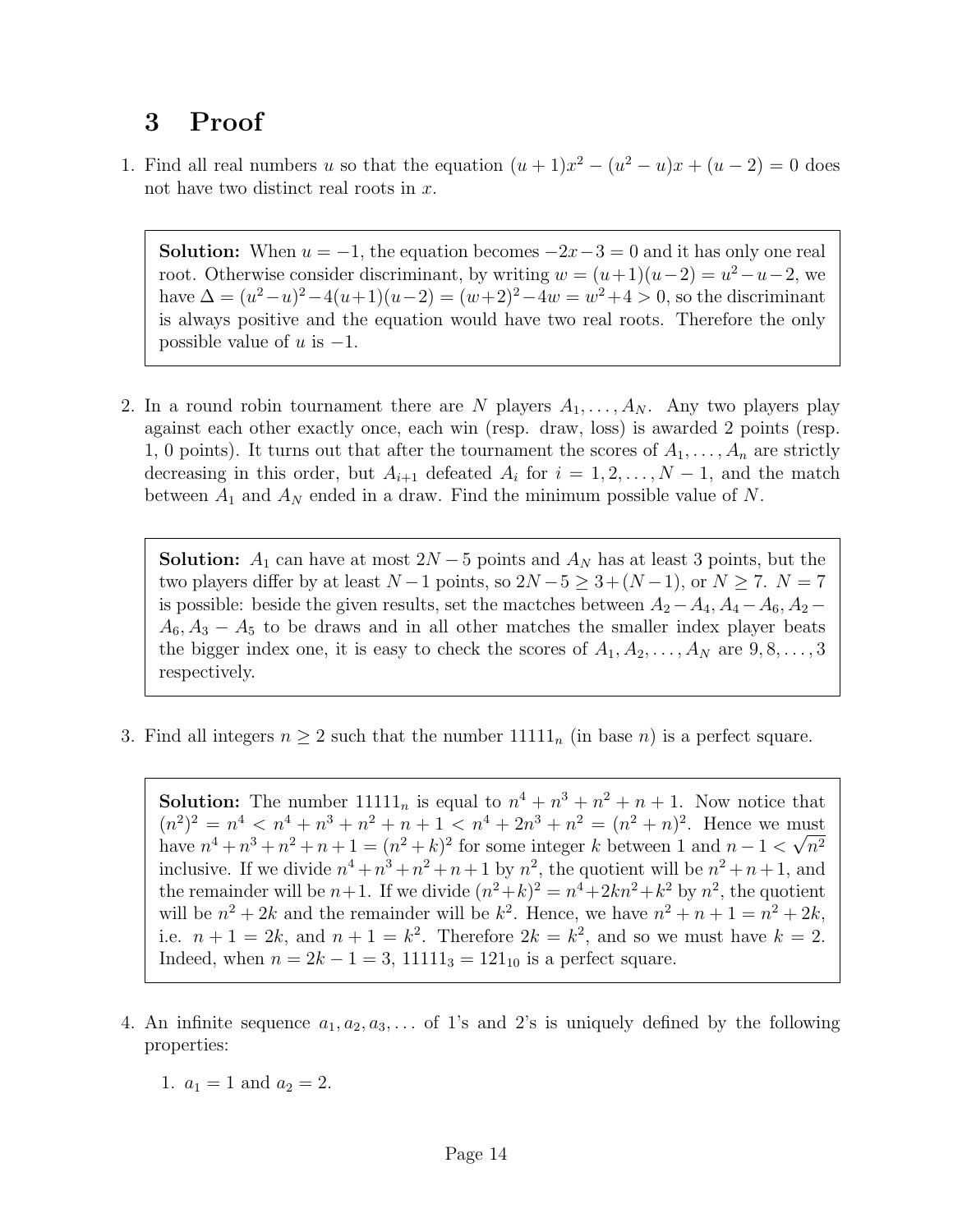2. For every  $n \geq 1$ , the number of 1's between the  $n^{\text{th}}$  2 and the  $(n+1)^{\text{st}}$  2 is equal to  $a_{n+1}$ .

Is the sequence periodic from the beginning?

**Solution:** No. Suppose for a contradiction that the sequence has period  $k$ , where k is chosen to be as small as possible. Consider first the case  $a_k = 1$ . Then the sequence can be grouped into repeated blocks as follows:

 $12112...112112...112112...1...$ 

Hence the substring 112112 appears in the sequence. So we must have  $a_i = a_{i+1} = 2$ for some  $i$ , but that is impossible as there are no 1's between the two 2's here.

Now consider the case  $a_k = 2$ . The sequence therefore looks like

 $12112...212112...212112...2...$ 

By definition, the  $n<sup>th</sup>$  2 has exactly  $a_n$  1's preceeding it, so replacing each 12 with a 1 and each 112 with a 2 yields back the original sequence. But the disjoint repeated blocks remain disjoint and identical after such replacement procedure. This gives a smaller period and a contradiction to the minimality of k.

5. Let  $\triangle ABC$  be a triangle. Let D be a point on BC such that  $AD \perp BC$ . Let E and F be points on AB and AC respectively such that  $DE \perp AB$  and  $DF \perp AC$ . Extend EF to meet the circumcircle of  $\triangle ABC$  at X and Y respectively (X is on the arc AB and Y is on the arc AC). (a) Show that  $AX = AD = AY$ ; (b) show that  $\sin \angle A = \frac{XC}{AC} - \frac{XB}{AB}$ . You can use the result of (a) for (b) even if you can not solve (a).

**Solution:** (a) Say XY meets AO at Z. We have  $\angle AEZ = \angle ADF = \angle C$ , the first equality follows from that  $A, E, D, F$  are concyclic; also  $\angle ZAE = 90^{\circ} - \frac{1}{2} \angle AOB =$  $90^{\circ} - \angle C$ , so  $\angle AZE = 90^{\circ}$  and  $AO \perp XY$ , in particular  $AX = AY$ . Now  $\angle AXE =$  $\angle AYX = \angle ABX$ , hence  $\triangle AXE \sim \triangle ABX$ ; we also have  $\triangle ADE \sim \triangle ABD$ , thus  $AX^2 = AE \cdot AB = AD^2$ , that is  $AX = AD$ .

(b) By Ptolemy theorem and basic area formulae we have  $XC \cdot AB - XB \cdot AC =$  $XA \cdot BC = AD \cdot BC = 2S_{ABC} = AB \cdot AC \sin \angle A$ , now divide both sides by  $AB \cdot AC$ .

Tiebreaker. Let S be a set on 2016 elements. Let  $\star$  be a binary operation on S, that is, for any  $a, b \in S$ , we have that  $a * b$  is an element of S. Suppose that  $(a * b) * c = a * (b * c)$ . Suppose further that  $a \star b = b \star a$  if and only if  $a = b$ . Show that for any  $a, b, c \in S$ ,  $(a * b) * c = a * c$  for any a, b, c from S. (Partial credit will be given for any non-trivial progress toward this identity.)